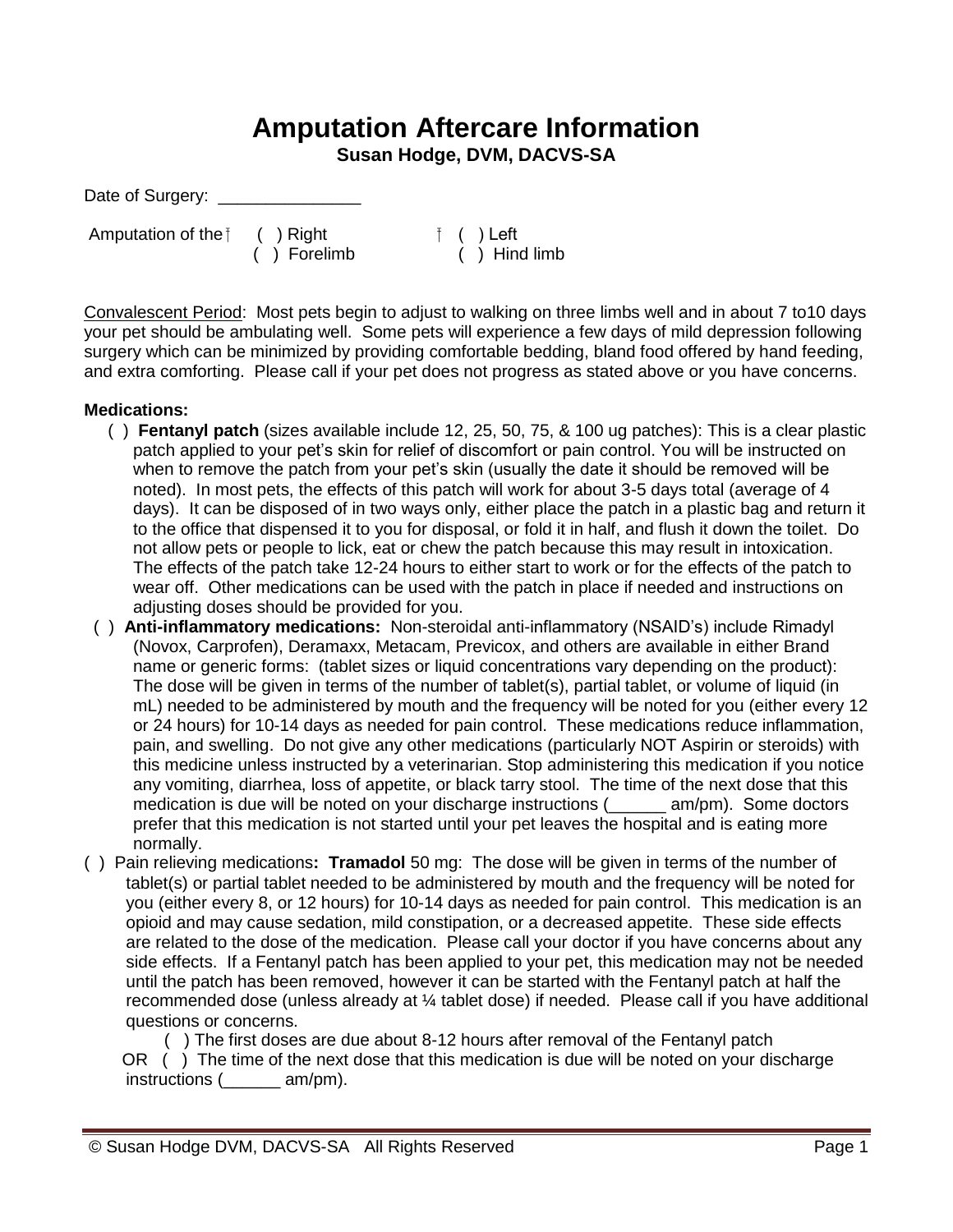- ( ) **Other: Antibiotics** may be administered if needed, depending on the case. The dose will be given in terms of the number of tablet(s)/capsule(s) needed to be administered by mouth and the frequency will be noted for you (either every 12 or 24 hours) for the appropriate number of days. Antibiotics would be used to prevent infection or treat contamination noted at the time of surgery. Any antibiotic may cause nausea, vomiting, or diarrhea. Most side effects can be minimized by administering the medication with food. The time of the next dose that this medication is due will be noted on your discharge instructions (\_\_\_\_\_\_\_ am/pm).
- ( ) **Antacids** such as Pepcid AC (Famotidine) or Zantac (Ranitidine) may be recommended:The dose will be given in terms of the number of tablet(s) needed to be administered by mouth and the frequency will be noted for you (either every 12 or 24 hours) for 5-7 days. This is an acid reducing medication which can be purchased over-the-counter in any pharmacy, drug store, or grocery store. The time of the next dose that this medication is due will be noted on your discharge instructions (  $am/m$ ).
- $($  ) Other: as needed.

**Exercise:** Limit activity to very short leash walks for bowel and urinary purposes for the first 3 weeks. Never leave your pet off the leash outside or unattended. Do not allow your pet to be jumping, climbing stairs, or roughhousing with other pets or people. Strenuous activity can breakdown the surgical repair, cause pain, cause the incision to open, and prevent a successful recovery.

- ( ) Short walks are permitted on a leash only (10 minutes maximum). Do not leave your pet off the leash or unattended outside during the time of exercise restriction.
- For Cats: ( ) Please do not let your pet outside during recovery.
	- ( ) LITTER PAN Use shredded paper or Yesterdays News for litter for 2-3 weeks.

( ) LAB /BIOPSY RESULTS: Biopsy results should return in 5-7 days (up to 10 days if bone was submitted). Dr. Hodge will call you with these results, but please call if you have not heard from her in 7 days. A copy of these results will be sent to your regular veterinarian after review.

**Incision:** The incision may be covered by a bandage, however if the bandage slips or needs to be removed, please check the incision daily for signs of problems including redness, swelling, pain, discharge, or loss of sutures/staples. Please call if any of these are noted. Do not allow your pet to lick or scratch at the incision. Please obtain an Elizabethan collar from us, your regular veterinarian, or a pet supply store to prevent problems with the incision. Another option is to place bitter apple solution around the incision or to place a t-shirt on your pet depending on their tolerance of these pieces of clothing. If your pet does not have a bandage, there may be a small band-aid pad covering the incision that can be removed in 1-2 days or sooner if it falls off. It is intended to keep the incision clean while in the hospital.

- ( ) There are no external staples/sutures to be removed, but the incision should still be checked.
- ( ) There are staples/sutures that need to be removed in about 10-14 days.
- ( ) BANDAGES: A bandage has been applied to help keep the incision covered for comfort and for cleanliness. The bandage should be kept clean and dry. Placing a t-shirt or sock over the bandage will not only help keep the bandage cleaner, it will allow it to last longer. Please call if the bandage slips, gets wet, soiled, or there is an odor.
	- ( ) A bandage check/change in 7-10 days.
	- ( ) A bandage removal in 10-14 days.
	- ( ) A drain is present. Most drains will be removed in 3-5 days.
	- ( ) Additional instructions: